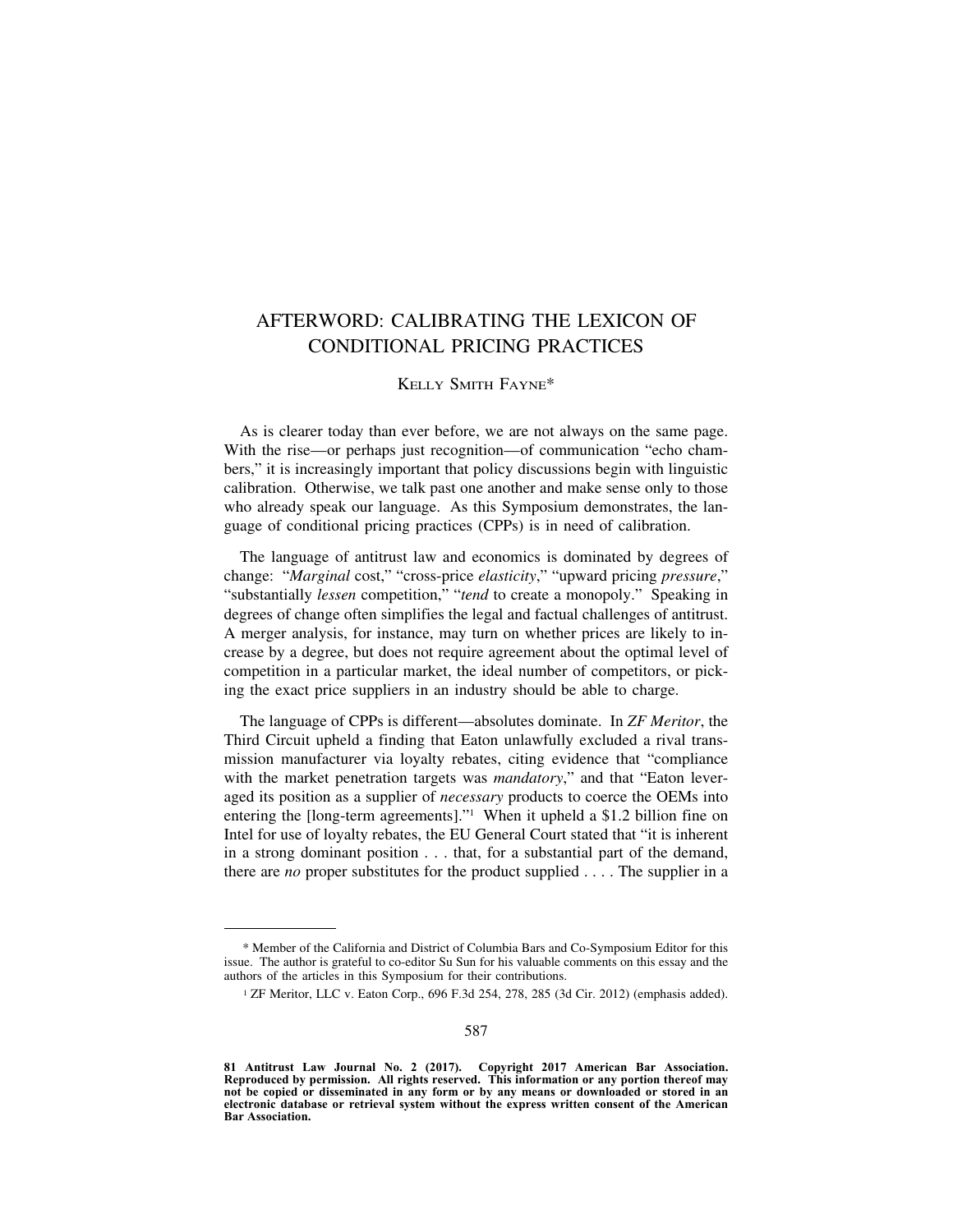dominant position is thus, to a large extent, an *unavoidable* trading partner."2 And in *PeaceHealth*, the Ninth Circuit stated that "*coercion* is often the touchstone issue in assessing a claim of illegal tying."3

Paradoxically, the prevalence of absolutes can hamper our ability to communicate effectively about the law and facts of CPPs. This can be seen in the wide range of meanings imputed to the key terms. For instance, the plaintiffs' expert in *Eisai v. Sanofi-Aventis*, Einer Elhauge, defined "incontestable demand" as the "units that the customer is less willing to switch to rival products" because of "unique indications, departmental preferences, and doctor habit."4 However, Benjamin Klein and Andres Lerner describe "incontestable sales" as "sales for which rivals cannot reasonably compete" in a recent article on loyalty discounts.5 Different still, the European Commission defines the "non contestable" portion of demand as "the amount that would be purchased by the customer from the dominant undertaking in any event."6

In the opening comments to the CPPs workshop jointly sponsored by the Federal Trade Commission and the Department of Justice Antitrust Division in 2014, Commissioner Maureen Ohlhausen commented that "treatment of conditional pricing practices under the antitrust laws is a complex and multifaceted issue that has challenged everyone in our bar for decades, and has engendered a variety of opinions and even a circuit split."7 The intervening years have brought little resolution. Indeed, it often feels as if everyone is speaking past one another; making sense only to those who agree on the meaning of terms like "necessary for competition." The articles in this Symposium not only reflect this challenge, they offer steps and suggestions for linguistic level setting—serving as an essential first step for more collaborative and productive discussions in the future.

<sup>2</sup> Case T-286/09, Intel v. Comm'n, ECLI:EU:T:2014:547, ¶ 91 (GC June 12, 2014), eur-lex .europa.eu/legal-content/EN/TXT/PDF/?uri=CELEX:62009TJ0286&from=EN (emphasis added).

<sup>3</sup> Cascade Health Sols. v. PeaceHealth, 515 F.3d 883, 914 (9th Cir. 2008) (emphasis added). <sup>4</sup> Eisai Inc. v. Sanofi-Aventis U.S., LLC, 821 F.3d 394, 401, 406 (3d Cir. 2016) (emphasis added).

<sup>5</sup> Benjamin Klein & Andres Lerner, *Price-Cost Tests in Antitrust Analysis of Single Product Loyalty Contracts*, 80 ANTITRUST L.J. 631, 639 (2016).

<sup>6</sup> Eur. Comm'n, *Guidance on the Commission's Enforcement Priorities in Applying Article 82 of the EC Treaty to Abusive Exclusionary Conduct by Dominant Undertakings*, 2009 O.J. (C 45) 7, ¶ 39 (Dec. 3, 2008); *see also* Joshua D. Wright, Comm'r, Fed. Trade Comm'n, Simple but Wrong or Complex but More Accurate? The Case for an Exclusive Dealing-Based Approach to Evaluating Loyalty Discounts, Remarks at the Bates White 10th Annual Antitrust Conference 18 (June 3, 2013), www.ftc.gov/sites/default/files/documents/public\_statements/simple-wrong-orcomplex-more-accurate-case-exclusive-dealing-based-approach-evaluating-loyalty/130603bates white.pdf.

<sup>7</sup> U.S. Dep't of Justice & Fed. Trade Comm'n, Workshop Transcript: Conditional Pricing Practices: Economic Analysis and Policy Implications 7 (June 23, 2014), www.ftc.gov/system/ files/documents/public\_events/302251/cpp\_workshop\_transcript.pdf.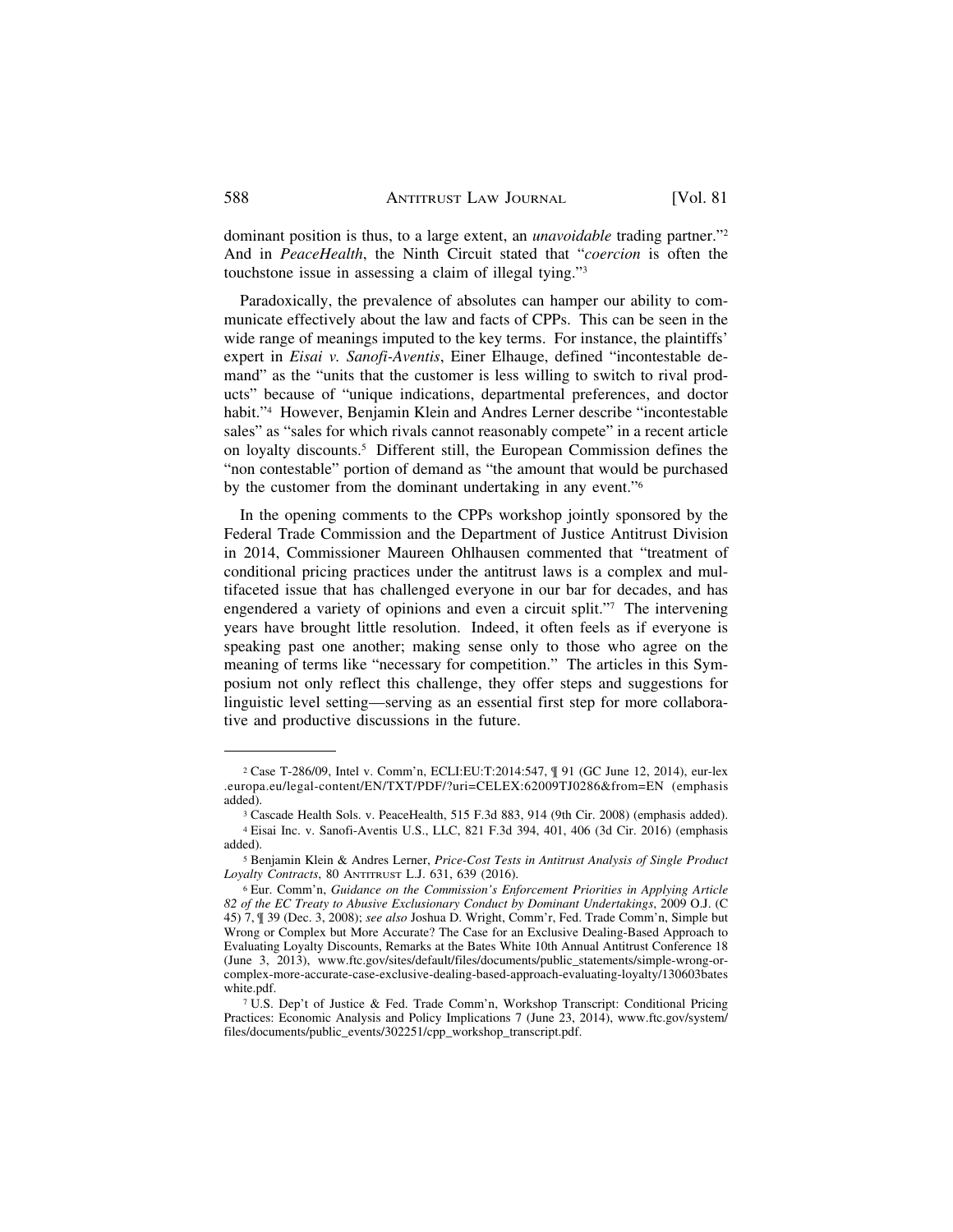## 2017] **AFTERWORD** 589

Richard Steuer keys into the importance of clarifying the language of CPPs in his article, *Musthavedness*. 8 As he explains, "[a]ll 'conditional pricing' cases, whether they involve bundled discounts, loyalty discounts, or tying by means of differential pricing, rest on evidence that the seller markets a 'must have' product or service, which confers market power."<sup>9</sup> He also recognizes the weakness in these cases is that "the standard employed for determining 'musthavedness' sometimes is not much more exacting than the 'I know it when I see it' test."<sup>10</sup> His article chronicles the use of "musthavedness" throughout the case law and then catalogs and describes the contours of what the concept seems to encompass. He also proposes a test for musthavedness that could—if adopted (or even if just debated)—serve as a level-setting framework for more structured and meaningful dialogue going forward.

Jonathan Jacobson and Daniel Weick tackle the meaning of "foreclosure."11 Quoting the 2001 U.S. *Microsoft* decision, they say "we know that 'in all cases the plaintiff must both define the relevant market and prove the degree of foreclosure.' But what does that mean?"12 To answer this, Jacobson and Weick propose a shift in focus—looking beyond the allegedly "foreclosing" actions of the defendant to consider the capacity of the plaintiff to counteract the effects. The authors trace the evolution of "foreclosure" and find that "less attention has been paid to . . . whether any foreclosure can be defeated, or at least mitigated, by reasonable countermeasures."13 They highlight the dangers in drawing equivalence between "foreclosure" and "anticompetitive," and argue that focusing on "Countering Exclusion" better deters actual competitive harm while not over deterring procompetitive vigorous competition.14

Taking care to detail the boundaries of key concepts and terms, Steven Salop argues for the abandonment of the price-cost test and adoption of a "Raising Rivals' Costs Foreclosure Paradigm" to evaluate CPPs.15 His proposed paradigm "generally describes exclusionary conduct that totally or partially 'forecloses' competitors from access either to critical inputs or customers, with the effect of causing them to raise their input prices or reduce their output."16 He goes on to clarify the scope of the terms "critical input"

<sup>8</sup> Richard M. Steuer, *Musthavedness*, *supra* this issue, 81 ANTITRUST L.J. 447 (2017).

<sup>9</sup> *Id.*

<sup>10</sup> *Id.* at 448.

<sup>11</sup> Jonathan M. Jacobson & Daniel P. Weick, *Countering Exclusion: The Complainant's Obligation*, s*upra* this issue, 81 ANTITRUST L.J. 423 (2017).

<sup>12</sup> *Id.* at 424.

<sup>13</sup> *Id.* at 423–24.

<sup>14</sup> *Id.* at 437–40.

<sup>15</sup> Steven C. Salop, *The Raising Rivals' Cost Foreclosure Paradigm, Conditional Pricing Practices, and the Flawed Incremental Price-Cost Test*, *supra* this issue, 81 ANTITRUST L.J. 371 (2017).

<sup>16</sup> *Id.* at 376.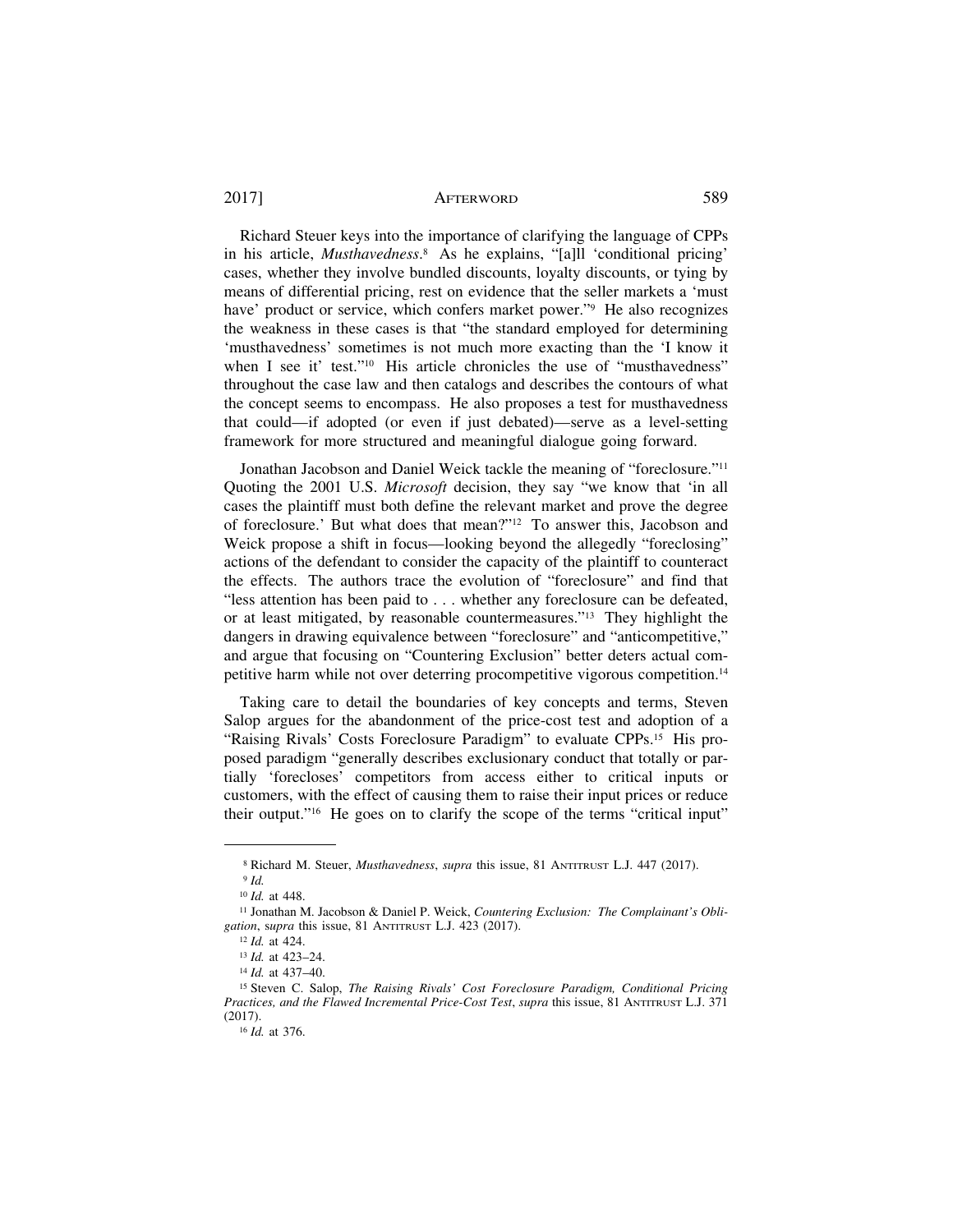and "customer foreclosure." Critical inputs, he explains, "can involve manufacturing inputs, such as raw materials, intellectual property, or distribution."17 And foreclosure of critical inputs includes not only that which causes the rival to exit the market entirely, but also instances where "a rival can cover its costs and remain viable" or "be a weaker and less efficient competitor if its distribution or other input costs are higher."18 Similarly, foreclosure of customers encompasses scenarios where the rival "may remain viable, but . . . [must] limit its output to a low level and constrain its ability and incentive to expand profitably, by reducing its capacity or by raising its effective cost of expansion" or is "relegate[d] . . . to a niche position at low output level, where it will provide less of a constraint on the pricing of the excluding firm(s)."<sup>19</sup>

Chiara Fumagalli and Massimo Motta do not go as far as Salop and argue for a cautious use of the price-cost test.<sup>20</sup> They note that there are circumstances in which the test can have an important role to play. For example, as a safe harbor to prevent exposing "firms to potential antitrust liability for using across-the-board price cuts to steal business," the price-cost test can prevent chilling legitimate competition.<sup>21</sup> The authors also argue that "even when inefficient exclusion does not require below cost pricing, the price-cost test remains a useful and informative tool" for assessing competitive effects of CPPs.22

Sean Durkin argues for use of the discount-attribution test (a form of the price-cost test) to evaluate the competitive effects of loyalty discounts.23 He challenges arguments that the test is suited only for predatory pricing. Durkin explains that, while it may not produce dispositive evidence of a lack of foreclosure, the test retains probative value in loyalty discount cases.24 His argument rests on two key findings. The first is that "loyalty discounts can increase competition because they induce the more preferred seller to compete for contested sales."25 The second is that "loyalty discounts cannot foreclose an equally efficient seller."26 As a result, Durkin argues, the discount attribu-

<sup>17</sup> *Id.* at 384.

<sup>18</sup> *Id.* at 384–85.

<sup>19</sup> *Id.* at 386–87.

<sup>20</sup> Chiara Fumagalli & Massimo Motta, *On the Use of Price-Cost Tests in Loyalty Discounts and Exclusive Dealing Arrangements: Which Implications from Economic Theory Should Be Drawn?*, *supra* this issue, 81 ANTITRUST L.J. 537 (2017).

<sup>21</sup> *Id.* at 570.

<sup>22</sup> *Id.* at 539.

<sup>23</sup> Sean Durkin, *The Competitive Effects of Loyalty Discounts in a Model of Competition Implied by the Discount Attribution Test*, *supra* this issue, 81 ANTITRUST L.J. 475 (2017).

<sup>24</sup> *Id.* at 476.

<sup>25</sup> *Id.* at 501.

<sup>26</sup> *Id.*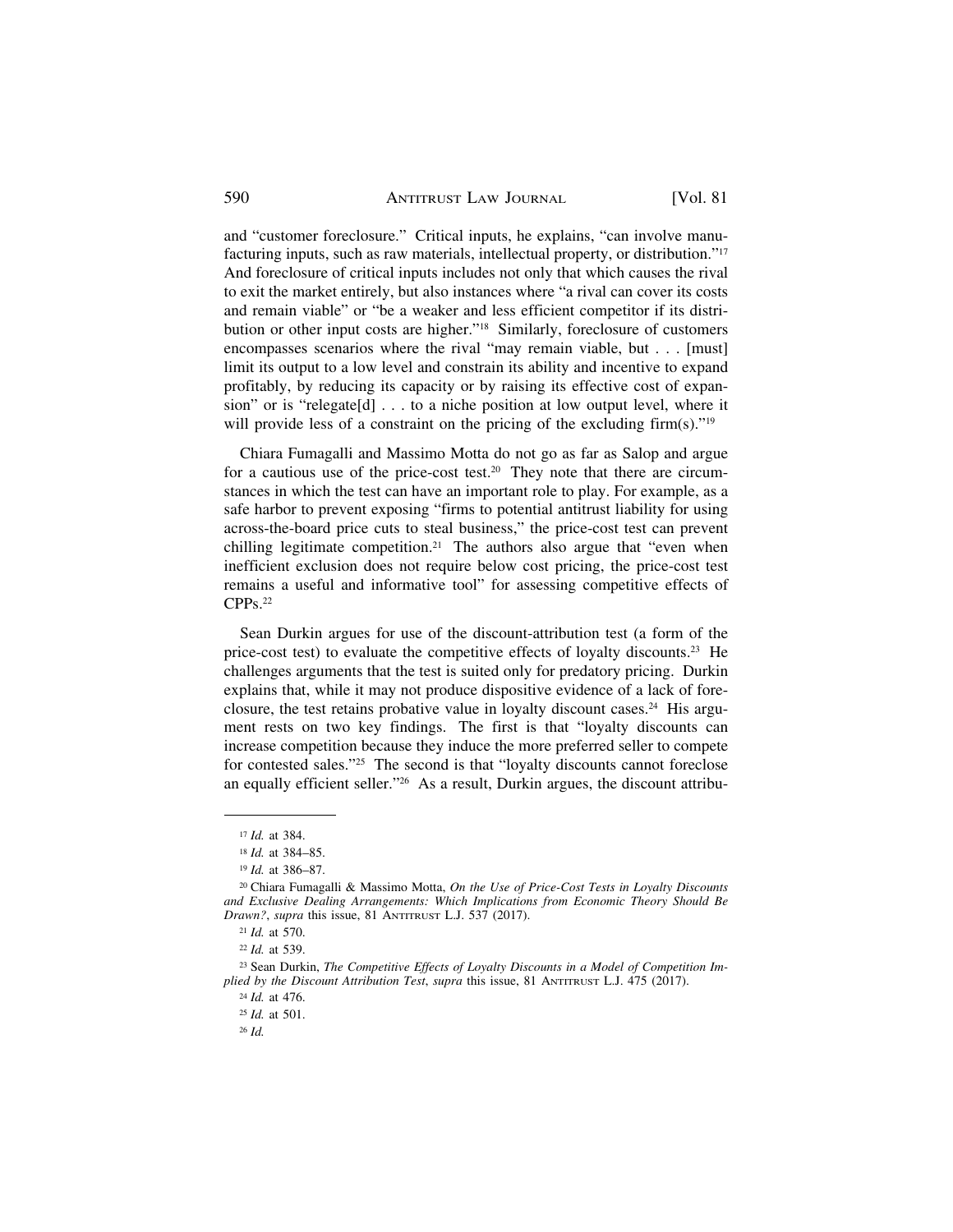2017] AFTERWORD 591

tion test can play a key role in helping to assess whether a seller's loyalty discount harms competition and consumers.<sup>27</sup>

As Michael Salinger shows in his article on all-unit discounts, even the terms "discount," "exclusion," and "incontestable" demand precision.28 His model indicates that all-units "discounts" may not be discounts at all, but could actually result in higher prices (relative to those that would obtain when incremental discounts are used) when an incumbent, who enjoys a portion of incontestable demand, competes with an entrant for the contestable portion of demand.29 Moreover, the discount results in higher prices without causing any exclusionary effect. In Salinger's model "competitors are not excluded and they end up with a share that approximately equals (and may even exceed) the share" that would result from competition on the merits.<sup>30</sup> Salinger also recognizes the sensitivity of his analysis to the meaning imputed to the term "incontestable." His model assumes "that 20 percent of the market is contestable and that the purchaser prefers the entrant's product for 10 percent of its total purchases."31 However, as he highlights, "the key parameters that are assumed to be known in the model are never known in real cases."32

Another way to add precision and articulation to a theory of competitive harm is to examine the theoretical underpinnings in light of empirical evidence. This is particularly important because CPPs are used frequently in real-world transactions. Nonetheless, there has been a noticeable dearth of empirical evidence about the effects of CPPs, particularly when measured against the abundance of theoretical economic work on the topic. Bogdan Genchev and Julie Holland Mortimer's thorough review of empirical studies finds wide-ranging and mixed competitive effects associated with CPPs.33 They find evidence of positive consumer welfare effects in the video rental industry, evidence of exclusionary effects but also increased variety and choice in the confectionary industry, and evidence of short-run injury to competitors paired with long-run entry incentives in the video game and smartphone industries.<sup>34</sup> Their analysis indicates that the circumstances of the industry, features of the market, and unique elements of the underlying contractual arrangements are highly determinative.<sup>35</sup> The ambiguity of the empir-

<sup>27</sup> *Id.*

<sup>28</sup> Michael A. Salinger, *All-Units Discounts by a Dominant Producer Threatened by Partial Entry*, *supra* this issue, 81 ANTITRUST L.J. 507 (2017).

<sup>29</sup> *Id.* at 527–31.

<sup>30</sup> *Id.* at 533.

<sup>31</sup> *Id.*

<sup>32</sup> *Id.*

<sup>33</sup> Bogdan Genchev & Julie Holland Mortimer, *Empirical Evidence on Conditional Pricing Practices: A Review*, *supra* this issue, 81 ANTITRUST L.J. 343 (2017).

<sup>34</sup> *Id.* at 355–57, 362–65, 366–69.

<sup>35</sup> *Id.* at 370.